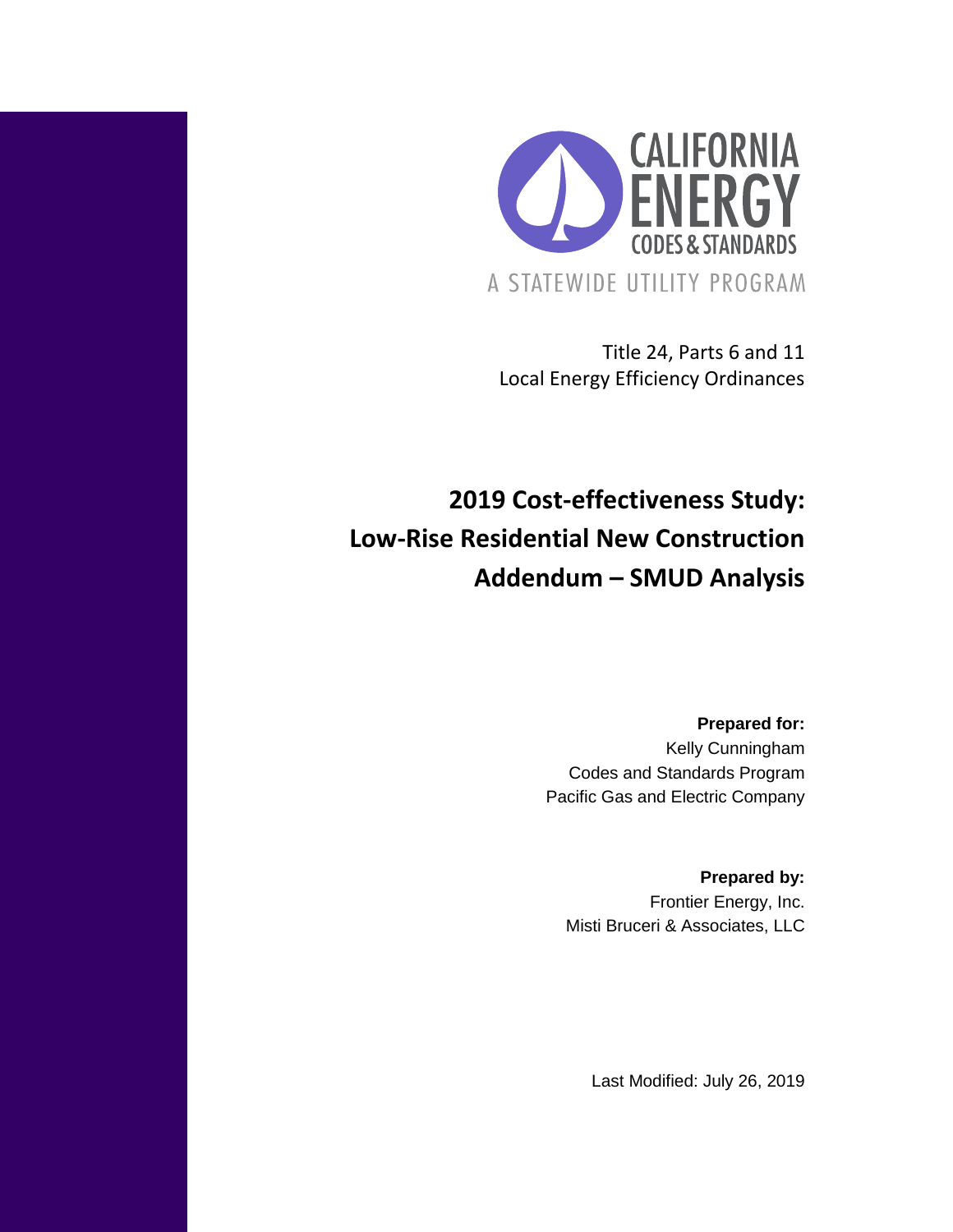#### **LEGAL NOTICE**

This report was prepared by Pacific Gas and Electric Company and funded by the California utility customers under the auspices of the California Public Utilities Commission.

Copyright 2019, Pacific Gas and Electric Company. All rights reserved, except that this document may be used, copied, and distributed without modification.

Neither PG&E nor any of its employees makes any warranty, express or implied; or assumes any legal liability or responsibility for the accuracy, completeness or usefulness of any data, information, method, product, policy or process disclosed in this document; or represents that its use will not infringe any privately-owned rights including, but not limited to, patents, trademarks or copyrights.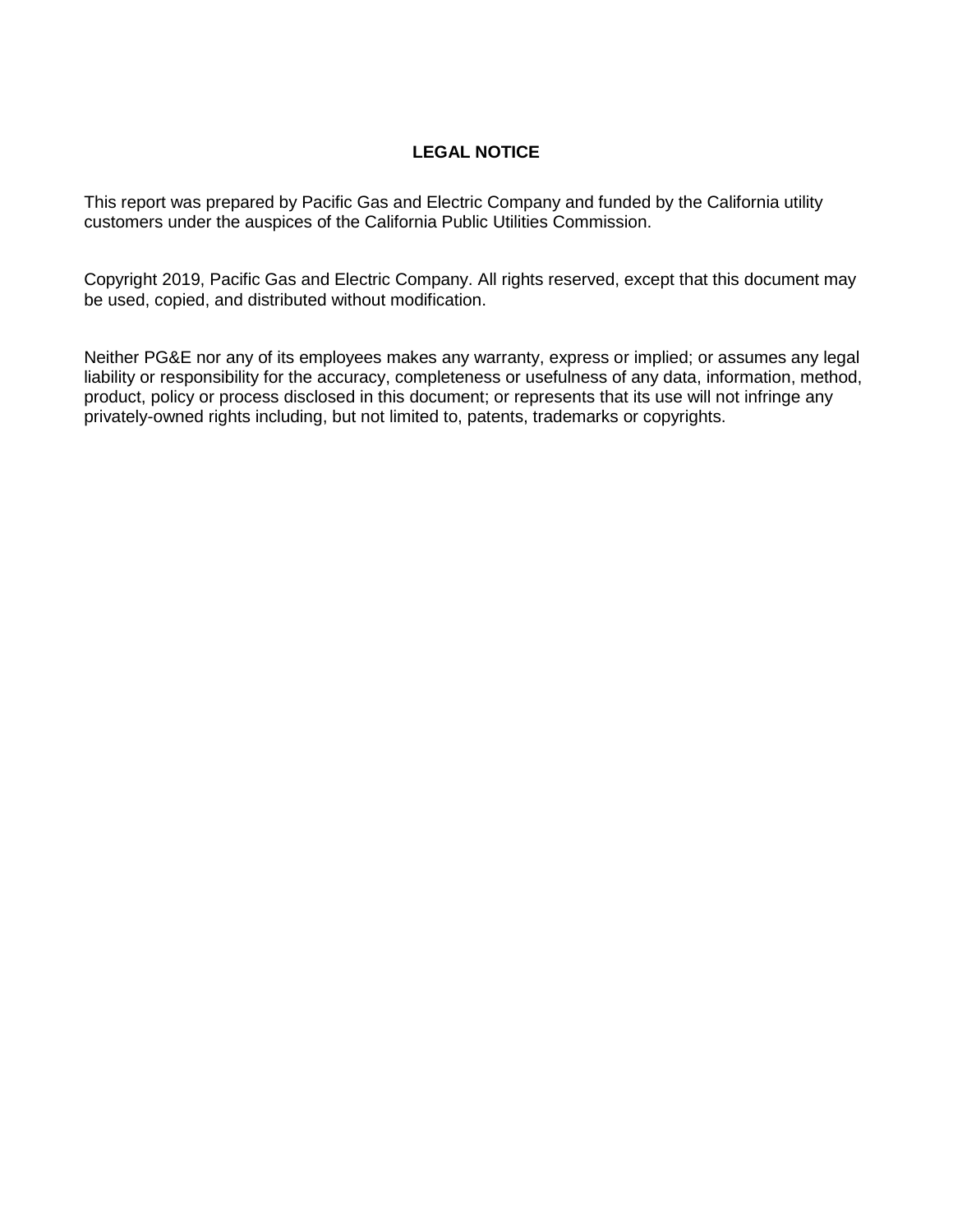## **Table of Contents**

# **List of Tables**

## **List of Figures**

**No table of figures entries found.**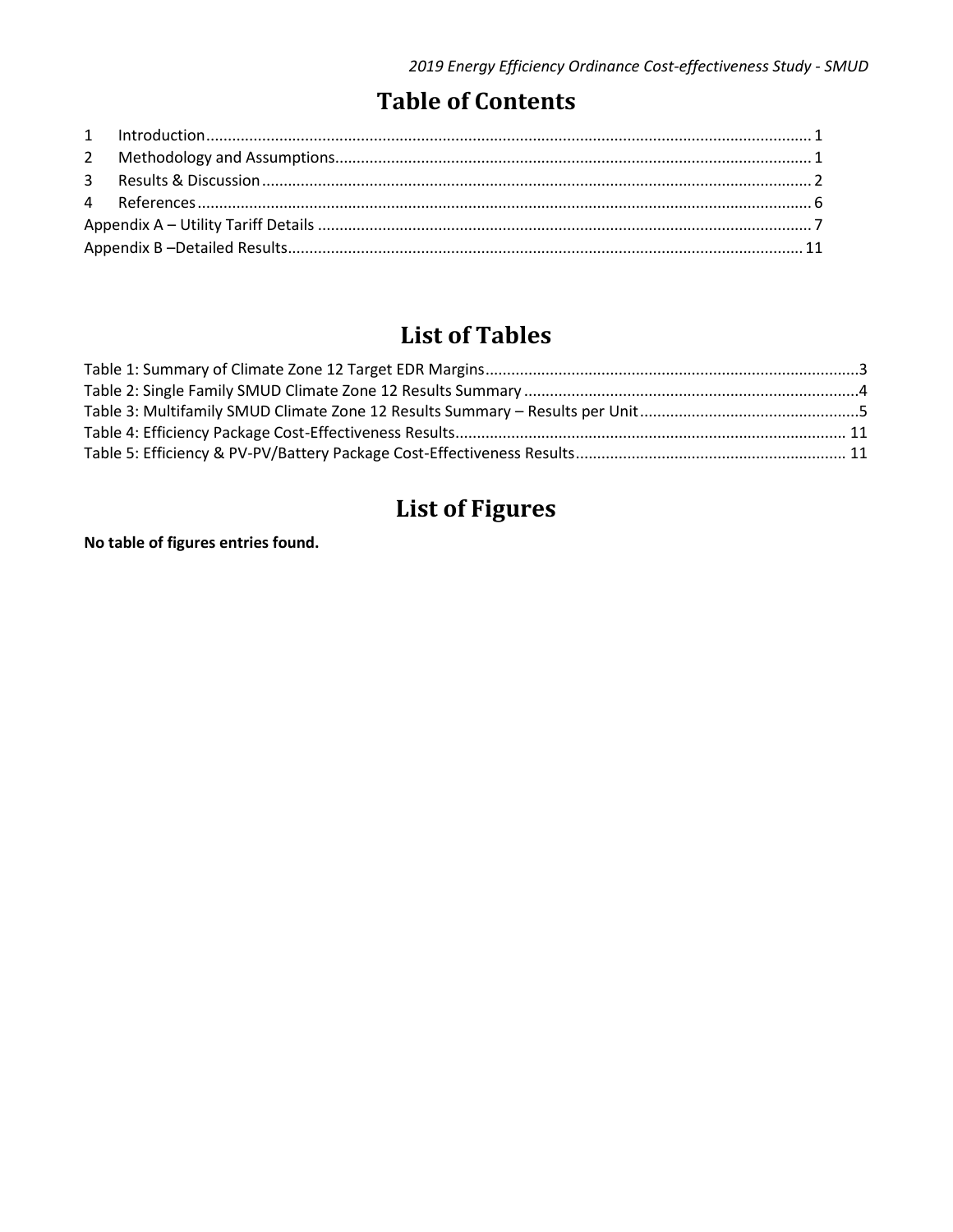## <span id="page-3-0"></span>**1 Introduction**

This addendum presents results from analysis conducted in response to a request from Sacramento Municipal Utility District (SMUD) to more accurately reflect anticipated local energy costs. This report documents costeffective combinations of measures within SMUD territory that exceed the minimum state requirements, the 2019 Building Energy Efficiency Standards, which become effective January 1, 2020, for new single family and low-rise (one- to three-story) multifamily residential construction. The analysis includes evaluation of both mixed fuel and all-electric homes, documenting that the performance requirements can be met by either type of building design. Compliance package options and cost-effectiveness analysis are presented for California Climate Zone 12 (Sacramento). All proposed package options include a combination of efficiency measures and on-site renewable energy.

This analysis builds upon the results of the 2019 Cost-effectiveness Study: Low-Rise Residential New Construction (Statewide Reach Codes Team, 2019) conducted for the California Statewide Codes and Standards Program and last modified July 17, 2019, which evaluated compliance packages across all sixteen California climate zones.

## <span id="page-3-1"></span>**2 Methodology and Assumptions**

The same methodology used in the statewide analysis was applied to this analysis with one exception, as described below.

1. SMUD R-TOD electricity rate schedules were applied in place of PG&E electricity rate schedules. Any annual electricity production in excess of annual electricity consumption is credited to the utility account at the net surplus compensation rate of \$0.0559/kWh. PG&E gas rates continue to be applied. Appendix A summarizes the utility rate schedules used for this study.

Refer to the 2019 Cost-effectiveness Study: Low-Rise Residential New Construction (Statewide Reach Codes Team, 2019) for further details. Key components of the methodology are repeated below.

### **Cost-effectiveness**

This analysis uses two different metrics to assess cost-effectiveness. Both methodologies require estimating and quantifying the incremental costs and energy savings associated with energy efficiency measures as compared to the 2019 prescriptive Title 24 requirements. The main difference between the methodologies is the way they value energy and thus the cost savings of reduced or avoided energy use.

- **Utility Bill Impacts (On-Bill)**: Customer-based Lifecycle Cost (LCC) approach that values energy based upon estimated site energy usage and customer on-bill savings using electricity and natural gas utility rate schedules over a 30-year duration accounting for discount rate and energy inflation.
- **Time Dependent Valuation (TDV)**: Energy Commission LCC methodology, which is intended to capture the "societal value or cost" of energy use including long-term projected costs such as the cost of providing energy during peak periods of demand and other societal costs such as projected costs for carbon emissions, as well as grid transmission and distribution impacts. This metric values energy use differently depending on the fuel source (gas, electricity, and propane), time of day, and season. Electricity used (or saved) during peak periods has a much higher value than electricity used (or saved) during off-peak periods (Horii et al, 2014). This is the methodology used by the Energy Commission in evaluating cost-effectiveness for efficiency measures in Title 24, Part 6.

Results are presented as a lifecycle benefit-to-cost (B/C) ratio, a net present value (NPV) metric which represents the cost-effectiveness of a measure over a 30-year lifetime taking into account discounting of future savings and costs and financing of incremental first costs. A value of one indicates the NPV of the savings over

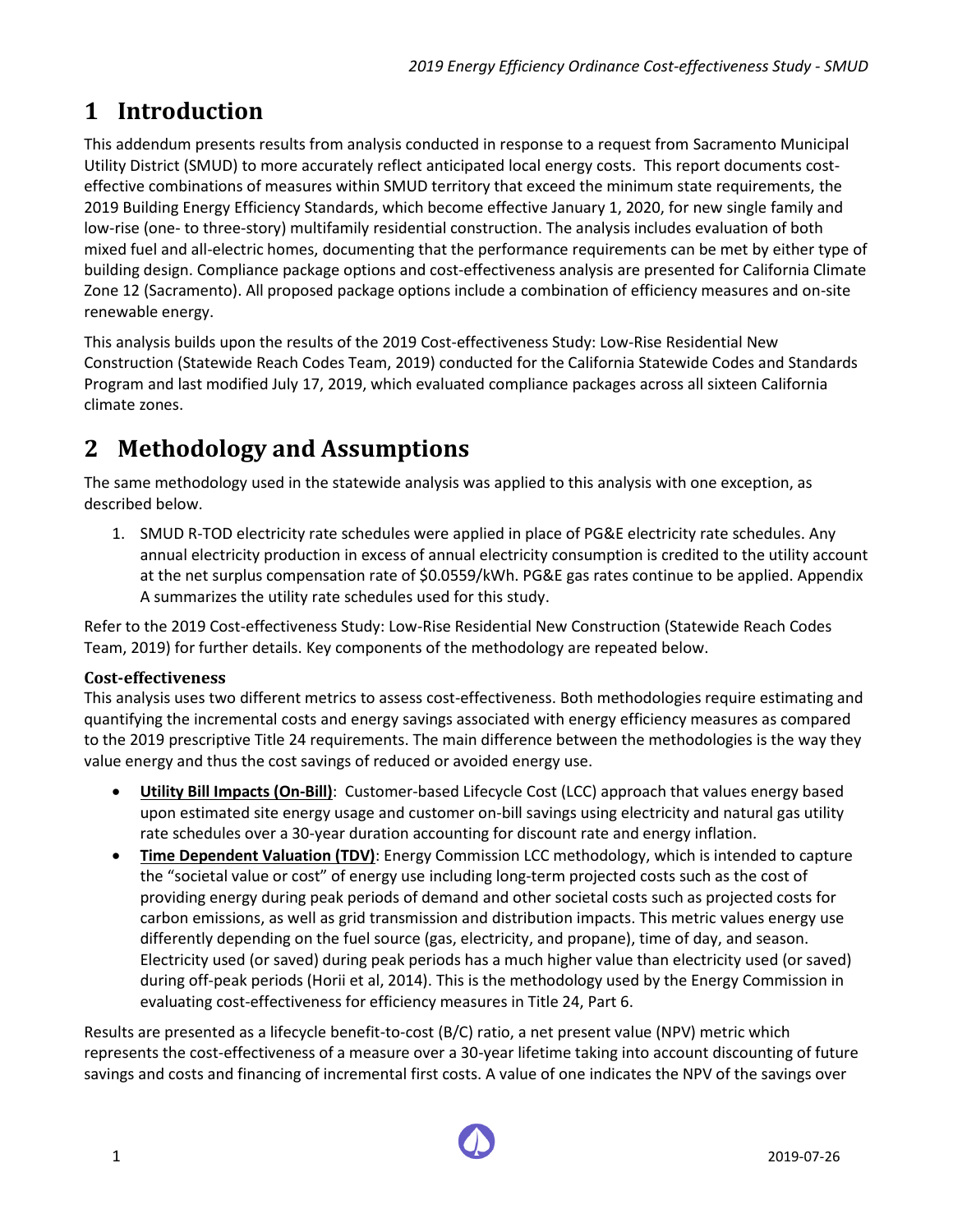the life of the measure is equivalent to the NPV of the lifetime incremental cost of that measure. A value greater than one represents a positive return on investment.

#### **Package Development**

Three to four packages were evaluated for each prototype, as described below.

- 1) **Efficiency – Non-Preempted**: This package uses only efficiency measures that don't trigger federal preemption issues including envelope, and water heating and duct distribution efficiency measures.
- 2) **Efficiency – Equipment, Preempted:** This package shows an alternative design that applies HVAC and water heating equipment that are more efficient than federal standards. The Reach Code Team considers this more reflective of how builders meet above code requirements in practice.
- 3) **Efficiency & PV**: Using the Efficiency Non-Preempted Package as a starting point, PV capacity is added to offset most of the estimated electricity use. This only applies to the all-electric case, since for the mixed fuel cases, 100% of the projected electricity use is already being offset as required by 2019 Title 24, Part 6.
- 4) **Efficiency & PV/Battery**: Using the Efficiency & PV Package as a starting point, PV capacity is added as well as a battery system.

#### **Electrification Scenarios**

In comparing mixed fuel and all-electric cases, three scenarios were evaluated for each prototype:

- 1. **2019 Code Compliant**: Compares a 2019 code compliant all-electric home with a 2019 code compliant mixed fuel home.
- 2. **Efficiency & PV Package**: Compares an all-electric home with efficiency and PV sized to 90% of the annual electricity use to a 2019 code compliant mixed fuel home. The first cost savings in the code compliant all-electric house is invested in above code efficiency and PV reflective of the Efficiency & PV packages described above.
- 3. **Neutral Cost Package**: Compares an all-electric home with PV beyond code minimum with a 2019 code compliant mixed fuel home. The PV system for the all-electric case is sized to result in a zero lifetime incremental cost relative to a mixed fuel home.

## <span id="page-4-0"></span>**3 Results & Discussion**

The analysis found cost-effective, non-preempted packages for both single family and low-rise multifamily buildings, under both mixed fuel and all-electric cases. The results of this analysis can be used by local jurisdictions to support the adoption of reach codes.

For the efficiency-only packages, measures were refined to ensure that the non-preempted package was costeffective based on one of the two metrics applied in this study, TDV or On-Bill. The preempted equipment package, which the Reach Code Team considers to be a package of upgrades most reflective of what builders commonly apply to exceed code requirements, was designed to be cost-effective based on the On-Bill costeffectiveness approach. The packages presented are representative examples of designs and measures that can be used to meet the requirements. In practice, a builder can use any combination of non-preempted or preempted compliant measures to meet the requirements.

[Table 1](#page-5-0) summarizes the target EDR Margins by case[. Table 2](#page-6-0) an[d Table 3](#page-7-0) present details of the analysis results for single family and low-rise multifamily homes, respectively. Results are presented as EDR Margin instead of compliance margin. EDR is the metric used to determine code compliance for residential buildings in the 2019 cycle. Target EDR Margin is based on taking the calculated EDR Margin for the case and rounding down to the next half of a whole number. Target EDR Margin for the Efficiency Package are defined based on the lower of the EDR Margin of the non-preempted package and the equipment, preempted package. For example, for single

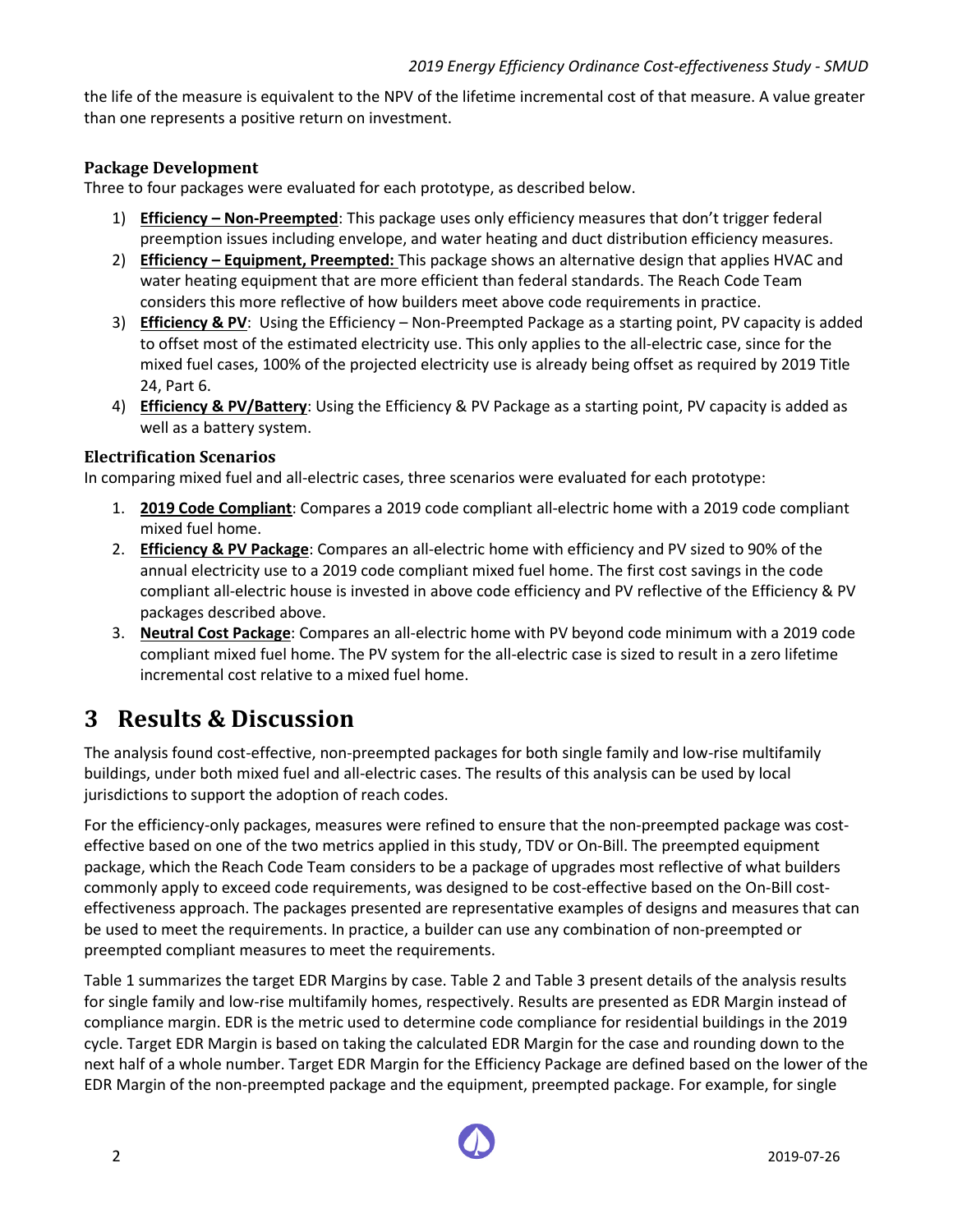family homes the all-electric non-preempted package has an EDR Margin of 3.5 and the preempted package an EDR Margin of 5.0, the Target EDR Margin is set at 3.5 in this case.

<span id="page-5-0"></span>

|                                 |                   |                                              | Tuble II building y of chinate bone 15 Turget bon Fig. Chip |                            |                                              |  |  |  |  |  |
|---------------------------------|-------------------|----------------------------------------------|-------------------------------------------------------------|----------------------------|----------------------------------------------|--|--|--|--|--|
|                                 |                   | <b>Mixed Fuel</b>                            | <b>All-Electric</b>                                         |                            |                                              |  |  |  |  |  |
| ate<br>$\omega$<br>Clim<br>Zone | <b>Efficiency</b> | <b>Efficiency &amp;</b><br><b>PV/Battery</b> | <b>Efficiency</b>                                           | <b>Efficiency &amp; PV</b> | <b>Efficiency &amp;</b><br><b>PV/Battery</b> |  |  |  |  |  |
| Single Family                   | 3.0               | 9.5                                          | 3.5                                                         | 15.5                       | 25.0                                         |  |  |  |  |  |
| Multifamily                     | 1.5               | 10.0                                         | 2.5                                                         | 14.0                       | 26.5                                         |  |  |  |  |  |

### **Table 1: Summary of Climate Zone 12 Target EDR Margins**

All packages are cost effective based on the TDV approach. The mixed fuel efficiency packages are also cost effective using the On-Bill approach, but the Efficiency & PV/Battery Package is not. None of the all-electric packages are cost effective using the On-Bill approach, except the Efficiency & PV package for multifamily buildings. All-electric buildings were found to be cost effective in all cases when compared to a mixed fuel basecase under both methodologies. A code compliant all-electric design reduces GHG emissions 50% for single family and 43% for multifamily relative to a comparable code compliant mixed fuel design.

The SMUD R-TOD rate is a non-tiered time-of-use rate with usage rates 25%-50% lower than PG&E rates<sup>1</sup>. The R-TOD peak hours are 5-8pm year-round with a summer mid-peak period 12-5pm and 8pm-12am. This differs from the PG&E peak period, which is 4-9pm year-round. A fixed monthly charge of \$20.30 is applied under the R-TOD, which results in an annual bill of around \$245 for a net-zero customer.

On-bill cost effectiveness using SMUD's rates are similar to PG&E rates in Climate Zone 12 for the mixed fuel packages. On-bill cost-effectiveness is not as favorable using SMUD rates for the all-electric packages but is better for the electrification scenarios.

<sup>&</sup>lt;sup>1</sup> PG&E's E-TOU Option B which was applied in the statewide study for Climate Zone 12 (Statewide Reach Codes Team, 2019).



 $\overline{a}$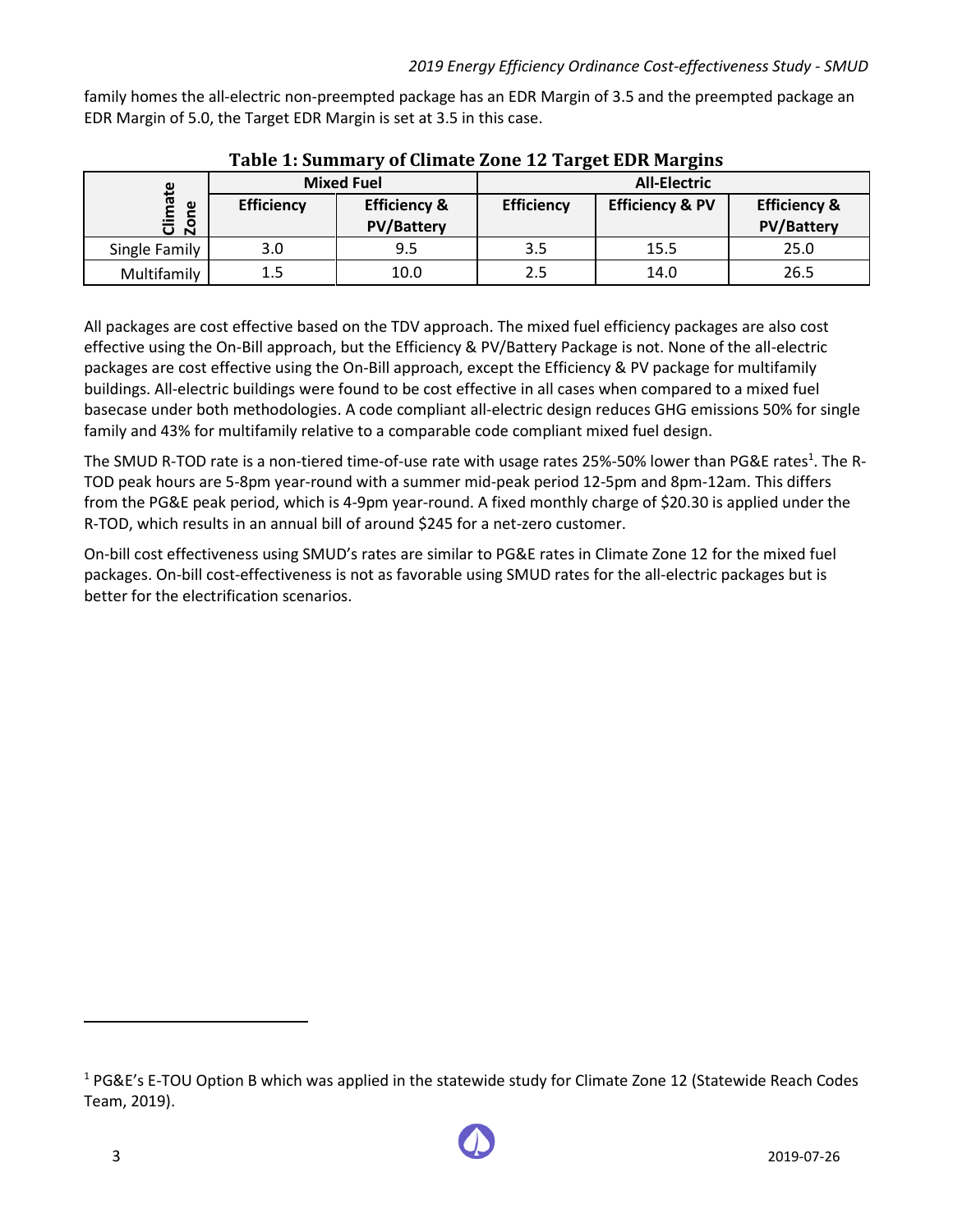*2019 Energy Efficiency Ordinance Cost-effectiveness Study - SMUD*

|                                            | <b>Climate Zone 12</b><br><b>SMUD/PG&amp;E</b> | Annual<br><b>Net</b> | Annual         | <b>EDR</b>          | <b>PV Size</b><br>Change |              | <b>CO2-Equivalent</b><br><b>Emissions (lbs/sf)</b> | NPV of<br><b>Lifetime</b><br><b>Incremental</b> | <b>Benefit to Cost</b><br>Ratio (B/C) |            |
|--------------------------------------------|------------------------------------------------|----------------------|----------------|---------------------|--------------------------|--------------|----------------------------------------------------|-------------------------------------------------|---------------------------------------|------------|
|                                            | <b>Single Family</b>                           | kWh                  | therms         | Margin <sup>4</sup> | (kW) <sup>5</sup>        | <b>Total</b> | <b>Reduction</b>                                   | $Cost($ \$)                                     | On-Bill                               | <b>TDV</b> |
| Fuel <sup>1</sup>                          | <b>Code Compliant</b>                          | (0)                  | 390            | n/a                 | n/a                      | 2.11         | n/a                                                | n/a                                             | n/a                                   | n/a        |
|                                            | <b>Efficiency-Non-Preempted</b>                | (0)                  | 344            | 3.5                 | (0.06)                   | 1.88         | 0.23                                               | \$1,679                                         | 1.19                                  | 1.83       |
| Mixed                                      | <b>Efficiency-Equipment</b>                    | $\overline{0}$       | 338            | 3.0                 | (0.05)                   | 1.85         | 0.26                                               | \$654                                           | 3.33                                  | 4.65       |
|                                            | Efficiency & PV/Battery                        | (23)                 | 344            | 9.5                 | 0.04                     | 1.76         | 0.35                                               | \$5,568                                         | 0.61                                  | 1.72       |
|                                            |                                                |                      |                |                     |                          |              |                                                    |                                                 |                                       |            |
|                                            | <b>Code Compliant</b>                          | 4,492                | $\mathbf 0$    | n/a                 | n/a                      | 1.05         | n/a                                                | n/a                                             | n/a                                   | n/a        |
|                                            | <b>Efficiency-Non-Preempted</b>                | 3,958                | 0              | 3.5                 | 0.00                     | 0.94         | 0.10                                               | \$3,735                                         | 0.37                                  | 1.06       |
|                                            | <b>Efficiency-Equipment</b>                    | 3,721                | 0              | 5.0                 | 0.00                     | 0.90         | 0.15                                               | \$2,108                                         | 0.95                                  | 2.51       |
| All-Electric <sup>2</sup>                  | Efficiency & PV                                | 867                  | 0              | 15.5                | 1.97                     | 0.51         | 0.53                                               | \$11,520                                        | 0.86                                  | 1.41       |
|                                            | Efficiency & PV/Battery                        | (15)                 | 0              | 25.0                | 2.62                     | 0.29         | 0.76                                               | \$17,586                                        | 0.79                                  | 1.48       |
|                                            |                                                |                      |                |                     |                          |              |                                                    |                                                 |                                       |            |
|                                            | <b>Code Compliant</b>                          | 4,492                | $\mathbf 0$    | 0.0                 | 0.00                     | 1.05         | 1.07                                               | (\$5,349)                                       | >1                                    | 1.89       |
| Mixed Fuel to<br>All-Electric <sup>3</sup> | Efficiency & PV                                | 867                  | $\mathbf 0$    | 15.5                | 1.97                     | 0.51         | 1.60                                               | \$6,172                                         | 1.99                                  | >1         |
|                                            | <b>Neutral Cost</b>                            | 2,374                | $\overline{0}$ | 8.0                 | 1.35                     | 0.76         | 1.36                                               | \$0                                             | >1                                    | >1         |

**Table 2: Single Family SMUD Climate Zone 12 Results Summary**

<span id="page-6-0"></span><sup>1</sup>All reductions and incremental costs relative to the **mixed fuel** code compliant home.

<sup>2</sup>All reductions and incremental costs relative to the **all-electric** code compliant home.

<sup>3</sup>All reductions and incremental costs relative to the **mixed fuel** code compliant home except the EDR Margins are relative to the Standard Design for each case which is the **all-electric** code compliant home. Incremental costs for these packages reflect the cots used in the On-Bill cost effectiveness methodology. Costs differ for the TDV methodology due to differences in the site gas infrastructure costs (see Section 2.6).

<sup>4</sup>This represents the Efficiency EDR Margin for the Efficiency-Non-Preempted and Efficiency-Equipment packages and Total EDR Margin for the Efficiency & PV, Efficiency & PV/Battery, and Neutral Cost packages.

5Positive values indicate an increase in PV capacity relative to the Standard Design.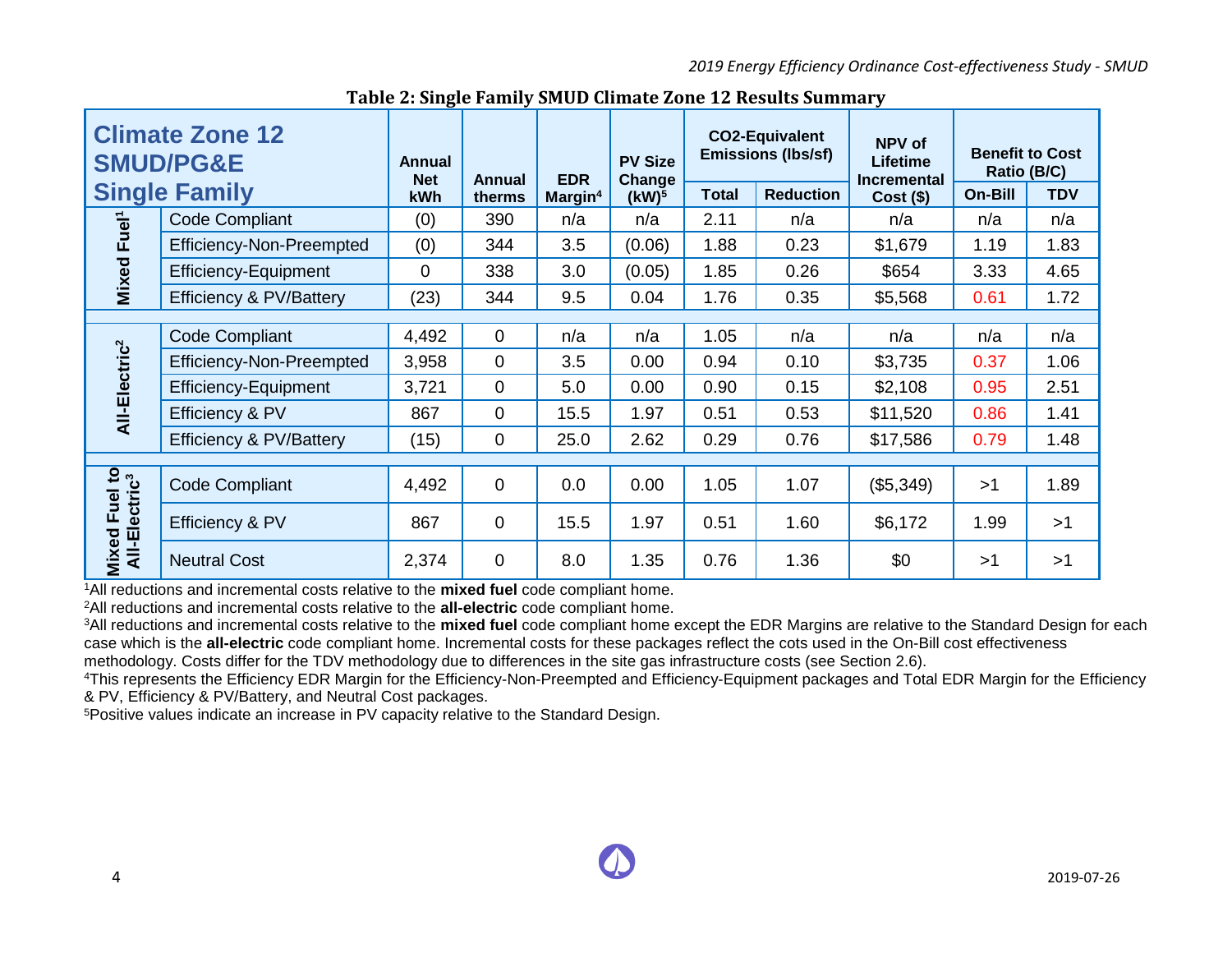*2019 Energy Efficiency Ordinance Cost-effectiveness Study - SMUD*

| <b>SMUD/PG&amp;E</b>                       | <b>Climate Zone 12</b>             | Annual<br><b>Net</b> | Annual         | <b>EDR</b>          | <b>PV Size</b><br><b>Change</b> |       | <b>CO2-Equivalent</b><br><b>Emissions (lbs/sf)</b> | NPV of<br><b>Lifetime</b><br><b>Incremental</b> | <b>Benefit to Cost</b><br>Ratio (B/C) |            |
|--------------------------------------------|------------------------------------|----------------------|----------------|---------------------|---------------------------------|-------|----------------------------------------------------|-------------------------------------------------|---------------------------------------|------------|
| <b>Multifamily</b>                         |                                    | kWh                  | therms         | Margin <sup>4</sup> | (kW) <sup>5</sup>               | Total | <b>Reduction</b>                                   | $Cost($ \$)                                     | On-Bill                               | <b>TDV</b> |
| Fuel <sup>1</sup>                          | <b>Code Compliant</b>              | (0)                  | 143            | n/a                 | n/a                             | 2.33  | n/a                                                | n/a                                             | n/a                                   | n/a        |
|                                            | Efficiency-Non-Preempted           | (0)                  | 135            | 1.5                 | (0.02)                          | 2.21  | 0.12                                               | \$291                                           | 1.12                                  | 2.22       |
| Mixed <sub>1</sub>                         | <b>Efficiency-Equipment</b>        | 0                    | 128            | 2.5                 | (0.03)                          | 2.12  | 0.21                                               | \$434                                           | 1.27                                  | 2.22       |
|                                            | <b>Efficiency &amp; PV/Battery</b> | (11)                 | 135            | 10.0                | 0.03                            | 2.03  | 0.30                                               | \$2,394                                         | 0.48                                  | 1.75       |
|                                            |                                    |                      |                |                     |                                 |       |                                                    |                                                 |                                       |            |
|                                            | <b>Code Compliant</b>              | 1,963                | 0              | n/a                 | n/a                             | 1.34  | n/a                                                | n/a                                             | n/a                                   | n/a        |
|                                            | <b>Efficiency-Non-Preempted</b>    | 1,792                | $\overline{0}$ | 2.5                 | 0.00                            | 1.24  | 0.09                                               | \$1,011                                         | 0.43                                  | 1.12       |
|                                            | <b>Efficiency-Equipment</b>        | 1,744                | 0              | 2.5                 | 0.00                            | 1.21  | 0.13                                               | \$795                                           | 0.75                                  | 1.63       |
| All-Electric <sup>2</sup>                  | Efficiency & PV                    | 472                  | 0              | 14.0                | 0.84                            | 0.73  | 0.60                                               | \$3,835                                         | 1.07                                  | 1.65       |
|                                            | Efficiency & PV/Battery            | (8)                  | 0              | 26.5                | 1.20                            | 0.38  | 0.96                                               | \$6,943                                         | 0.90                                  | 1.68       |
|                                            |                                    |                      |                |                     |                                 |       |                                                    |                                                 |                                       |            |
|                                            | <b>Code Compliant</b>              | 1,963                | $\overline{0}$ | 0.0                 | 0.00                            | 1.34  | 1.00                                               | (\$2,337)                                       | 7.19                                  | 1.66       |
| Mixed Fuel to<br>All-Electric <sup>3</sup> | Efficiency & PV                    | 59                   | $\mathbf 0$    | 14.0                | 0.84                            | 0.73  | 1.60                                               | \$1,498                                         | 2.51                                  | >1         |
|                                            | <b>Neutral Cost</b>                | 872                  | $\overline{0}$ | 9.5                 | 0.70                            | 0.92  | 1.42                                               | \$0                                             | >1                                    | >1         |

**Table 3: Multifamily SMUD Climate Zone 12 Results Summary – Results per Unit**

<span id="page-7-0"></span><sup>1</sup>All reductions and incremental costs relative to the **mixed fuel** code compliant home.

<sup>2</sup>All reductions and incremental costs relative to the **all-electric** code compliant home.

<sup>3</sup>All reductions and incremental costs relative to the **mixed fuel** code compliant home except the EDR Margins are relative to the Standard Design for each case which is the **all-electric** code compliant home. Incremental costs for these packages reflect the cots used in the On-Bill cost effectiveness methodology. Costs differ for the TDV methodology due to differences in the site gas infrastructure costs (see Section 2.6).

<sup>4</sup>This represents the Efficiency EDR Margin for the Efficiency-Non-Preempted and Efficiency-Equipment packages and Total EDR Margin for the Efficiency & PV, Efficiency & PV/Battery, and Neutral Cost packages.

5Positive values indicate an increase in PV capacity relative to the Standard Design.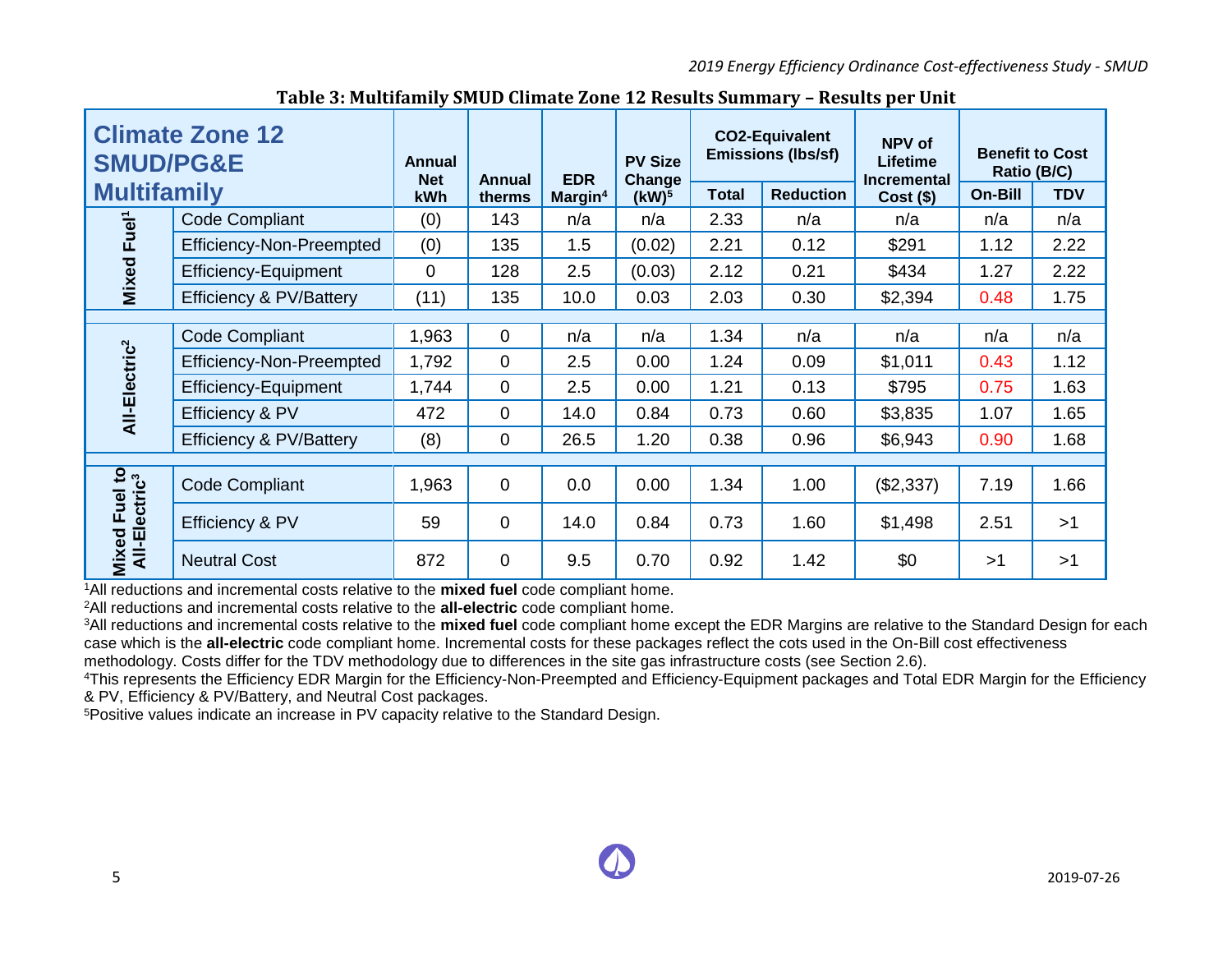## <span id="page-8-0"></span>**4 References**

Statewide Reach Codes Team. 2019. 2019 Cost-effectiveness Study: Low-Rise Residential New Construction. Prepared for Pacific Gas and Electric Company. Prepared by Frontier Energy. July 2019. [https://localenergycodes.com/download/800/file\\_path/fieldList/2019%20Res%20NC%20Reach%20Codes](https://localenergycodes.com/download/800/file_path/fieldList/2019%20Res%20NC%20Reach%20Codes)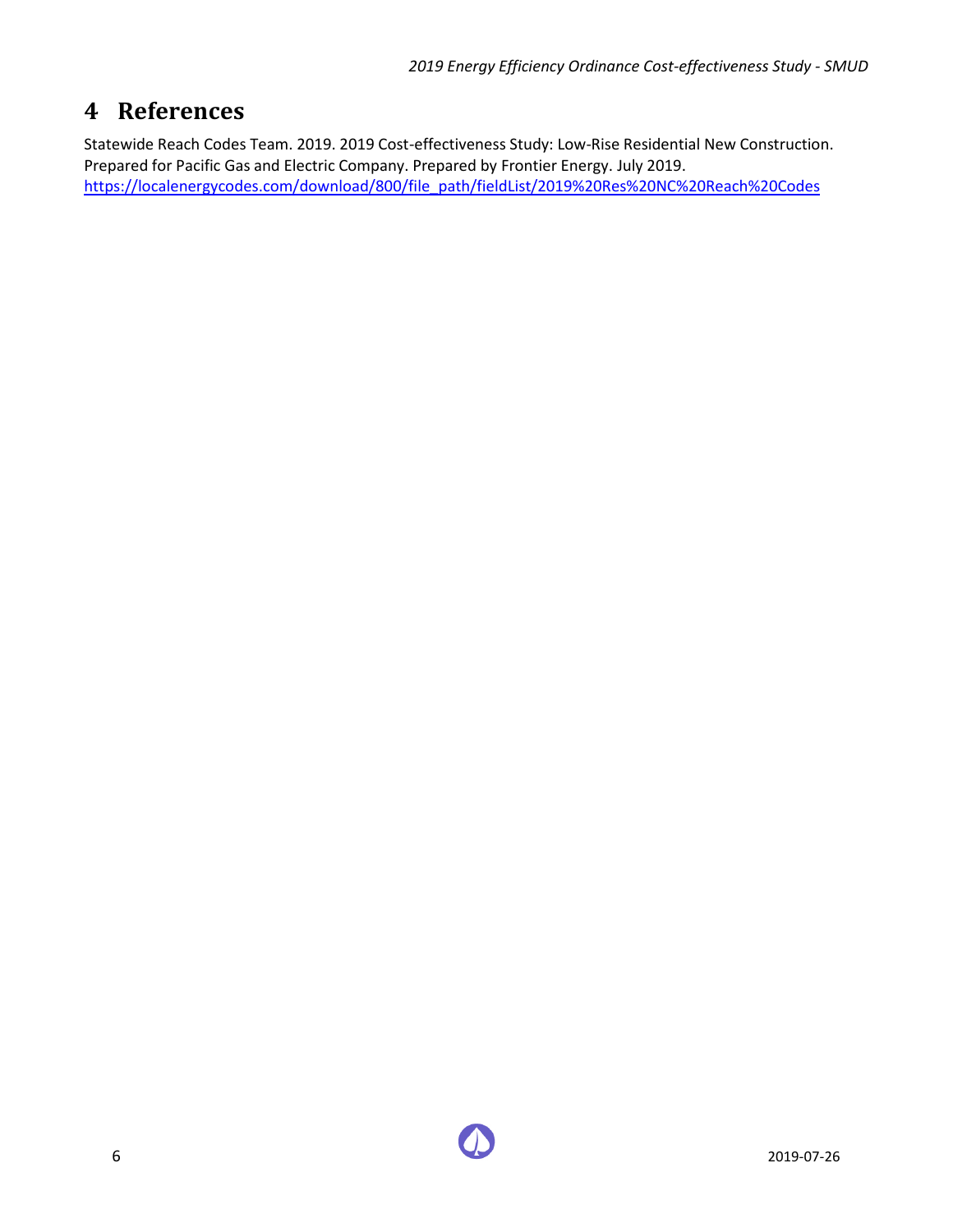## <span id="page-9-0"></span>**Appendix A – Utility Tariff Details**

### **Electric Rates**

Following are the SMUD electricity tariffs applied in this study.

### **Residential Time-of-Day Service** Rate Schedule R-TOD

#### L. **Applicability**

This Rate Schedule 1-R-TOD applies to single- and three-phase service for the following types of residential premises:

- 1. Individual or dual metered residences with digital communicating meter installed, including single-family homes, duplexes, apartments, and condominiums; and
- 2. General farm service where the meter also serves the residence or additional meters on a farm where the electricity consumed is solely for domestic purposes.

Master-metered service to a qualifying multifamily accommodation or mobile home parks are not eligible for Time-of-Day rates under rate schedule R-TOD.

For the purposes of this schedule a "month" is considered to be a single billing period of 27 to 34 days.

- A. Time-of-Day (5-8 p.m.) Rate (rate category RT02)
	- 1. The TOD (5-8 p.m.) Rate is the standard rate for SMUD's residential customers. Customers who have an eligible renewable electrical generation facility under Rate Schedule 1-NEM that was approved for installation by SMUD after December 31, 2017 must be on the TOD (5-8 p.m.) Rate.
	- 2. Existing eligible customers on the Legacy Rate, with rate categories RSCH, RWCH, RSEH, RWEH, RSGH and RWGH under Rate Schedule R, will gradually transition as determined by SMUD to the TOD (5-8 p.m.) Rate beginning the first full billing cycle in January 2019, and complete transition no later than December 31, 2019.
	- 3. After being transitioned to the TOD (5-8 p.m.) Rate, eligible customers can elect the Fixed Rate under Rate Schedule R as an alternative rate.
	- 4. Customers who move-in or transfer service to premises with an eligible renewable electrical generation facility after December 31, 2017 must be on the TOD (5-8 p.m.) Rate.
	- 5. This rate has five kilowatt-hour (kWh) prices, depending on the time-of-day and season as shown below. Holidays are detailed in Section V. Conditions of Service.

|                                    | Peak            | Weekdays between 5:00 p.m. and 8:00 p.m.                            |  |  |  |  |  |  |
|------------------------------------|-----------------|---------------------------------------------------------------------|--|--|--|--|--|--|
| <b>Summer</b><br>(Jun 1 - Sept 30) | <b>Mid-Peak</b> | Weekdays between noon and midnight except during the<br>Peak hours. |  |  |  |  |  |  |
|                                    | Off-Peak        | All other hours, including weekends and the holidays <sup>1</sup> . |  |  |  |  |  |  |
| <b>Non-Summer</b>                  | Peak            | Weekdays between 5:00 p.m. and 8:00 p.m.                            |  |  |  |  |  |  |
| (Oct 1 - May 31)                   | Off-Peak        | All other hours, including weekends and holidays <sup>1</sup> .     |  |  |  |  |  |  |

<sup>1</sup> See Section V. Conditions of Service

#### B. Optional Time-of-Day (4-7 p.m.) Rate (rate category RT01) Closed

- 1. The TOD (4-7 p.m.) Rate is closed for enrollment to residential customers who did not have an eligible renewable electrical generation facility under Rate Schedule 1-NEM that was approved for installation by SMUD before January 1 2018
- 2. Customers who have an eligible renewable electrical generation facility under Rate Schedule 1-NEM that was approved for installation by SMUD before January 1, 2018, and are enrolled on the TOD (4-7 p.m.) Rate may remain on this closed rate until December 31, 2022.
- 3. The TOD (4-7 p.m.) Rate will terminate for customers with an eligible renewable electrical generation facility under Rate Schedule 1-NEM on their first full billing cycle that closes in 2023, and customers will then transition to SMUD's residential standard rate.
- 4. If a customer with an eligible renewable electrical generation facility under Rate Schedule 1-NEM on this rate category elects an open rate, the customer cannot return to the TOD (4-7 p.m.) Rate.

#### SACRAMENTO MUNICIPAL UTILITY DISTRICT

Resolution No. 18-09-09 adopted September 20, 2018

Sheet No. 1-R-TOD-1 Effective: No later than December 31, 2019 Edition: January 1, 2019

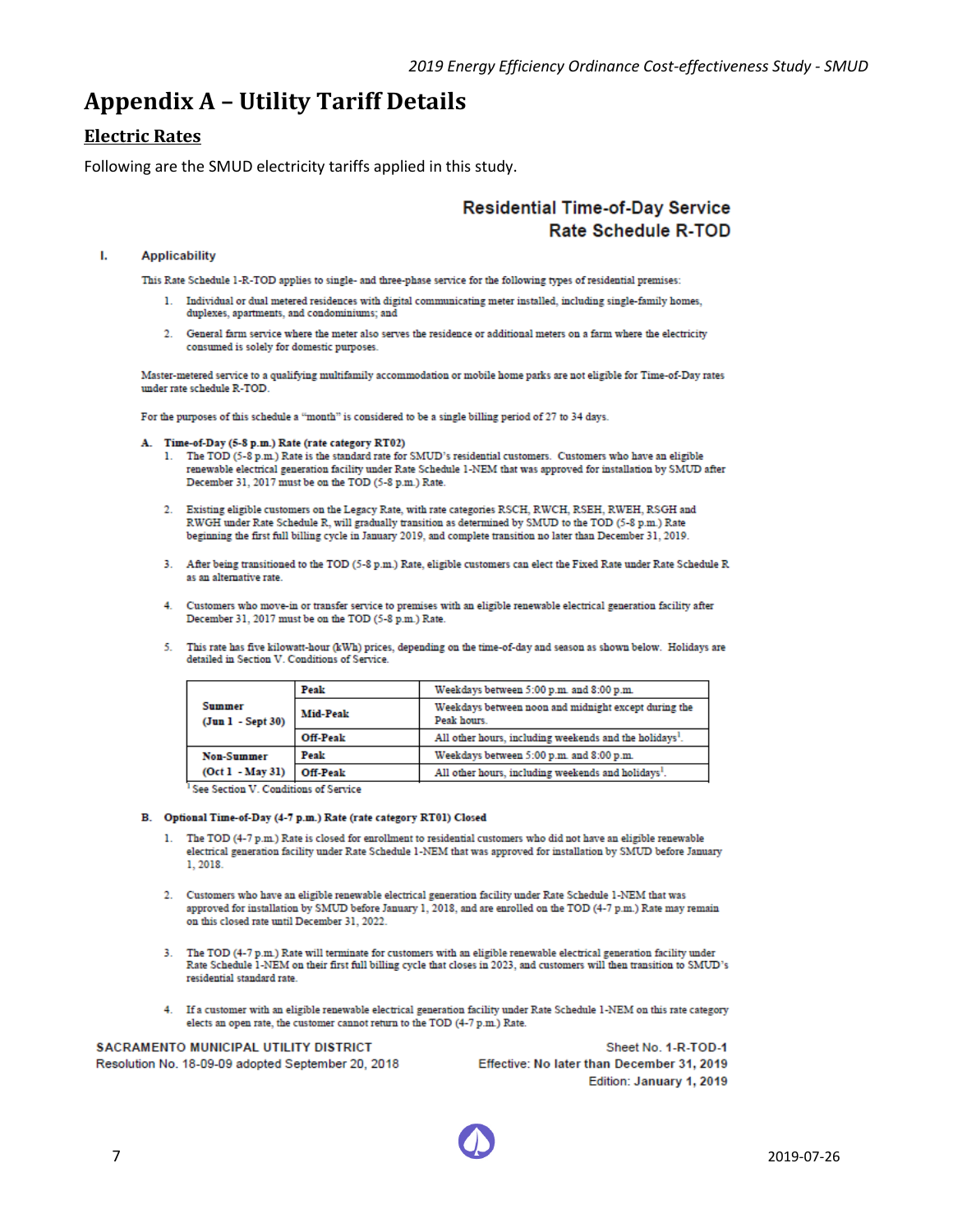## **Residential Time-of-Day Service Rate Schedule R-TOD**

- 5. Existing customers who have an eligible renewable electrical generation facility under Rate Schedule 1-NEM that was approved for installation by SMUD before January 1, 2018 may enroll in the TOD (5-8 p.m.) Rate at any time; however, once enrolled in the TOD (5-8 p.m.) Rate, the customer cannot return to the TOD (4-7 p.m.) Rate.
- 6. Existing customers on the TOD (4-7 p.m.) Rate who do not have an eligible renewable electrical generation facility under Rate Schedule 1-NEM will transition as determined by SMUD to the TOD (5-8 p.m.) Rate no later than December 31, 2019 and will no longer be eligible for the TOD (4-7 p.m.) Rate.
- 7. This rate has three kilowatt-hour (kWh) prices, depending on the time-of-day and season as shown below. Holidays are detailed in Section V. Conditions of Service.

| Jun 1 - Sep 30                               | <b>Summer Super</b><br>Peak | Weekdays between 4:00 p.m. and 7:00 p.m.                                               |
|----------------------------------------------|-----------------------------|----------------------------------------------------------------------------------------|
| Year-round                                   | Peak                        | Weekdays between 9:00 a.m. and 9:00 p.m. except during the<br>Summer Super Peak hours. |
| (Jan 1 - Dec 31)                             | <b>Off-Peak</b>             | All other hours, including weekends and the holidays <sup>1</sup> .                    |
| l Carl Carolina XI, Caroliniano, al Carolina |                             |                                                                                        |

See Section V. Conditions of Service

#### Ш. **Firm Service Rates**

| Time-of-Day (5-8 p.m.) Rate<br>А.                   | <b>Rate Category RT02</b> |
|-----------------------------------------------------|---------------------------|
| <b>System Infrastructure Fixed Charge per month</b> | \$20.30                   |
| Non-Summer Prices* - October 1 through May 31       |                           |
| <b>Electricity Usage Charge</b>                     |                           |
| Peak \$/kWh                                         | \$0.1338                  |
| Off-Peak \$/kWh                                     | \$0,0969                  |
| Summer Prices - June 1 through September 30         |                           |
| <b>Electricity Usage Charge</b>                     |                           |
| Peak \$/kWh                                         | \$0.2835                  |
| Mid-Peak \$/kWh                                     | \$0.1611                  |
| Off-Peak \$/kWh                                     | \$0.1166                  |

\* Non-Summer Season includes Fall (Oct 1 - Nov 30), Winter (Dec 1 - Mar 31) and Spring (Apr 1 - May 31) periods.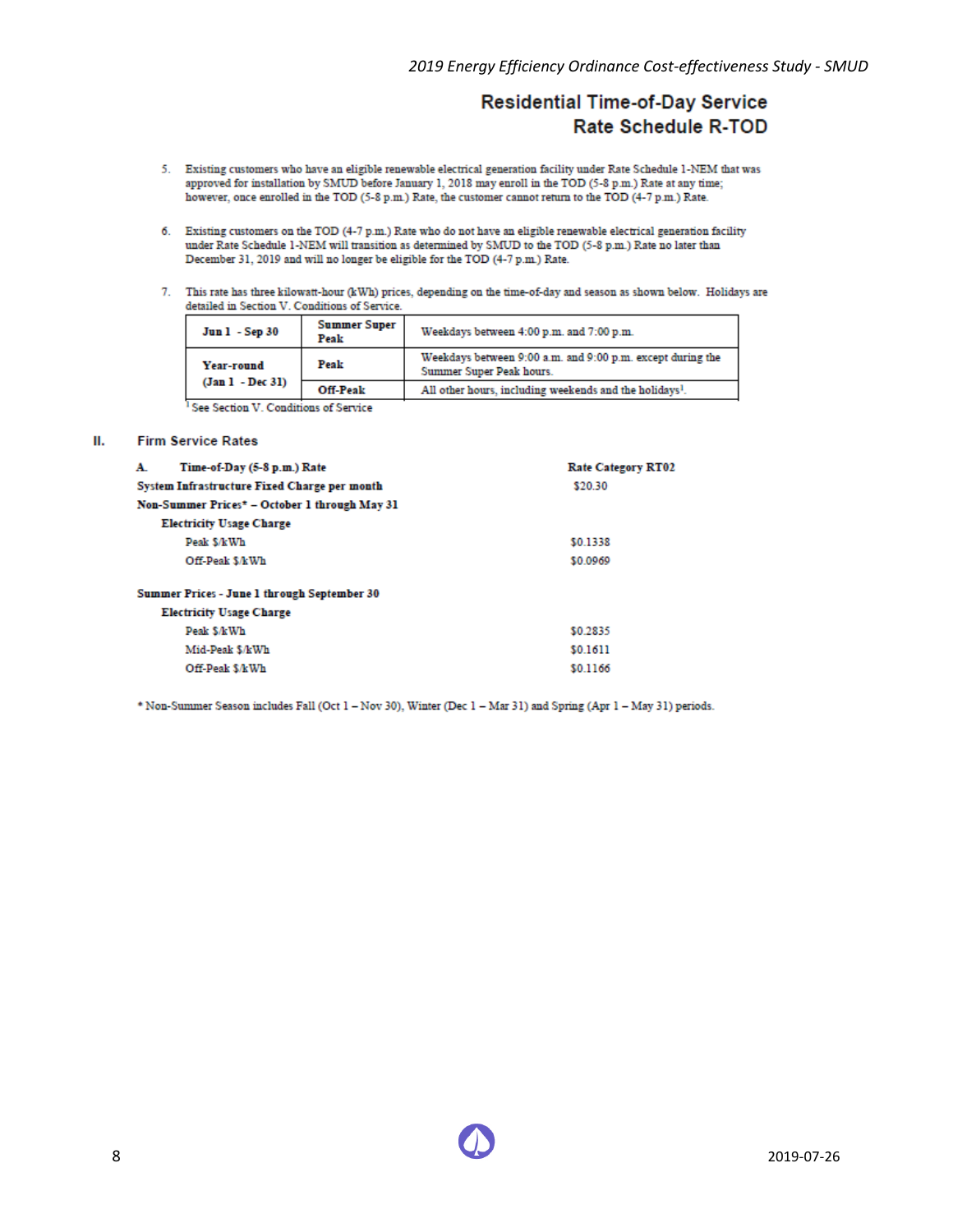#### **Natural Gas Rates**

The following provides details on the PG&E natural gas tariffs applied in this study. For Climate Zone 12 PG&E baseline territory S was applied.

The PG&E monthly gas rate in \$/therm was applied on a monthly basis for the 12-month period ending January 2019 according to the rates shown below.

|                                 |                                                                                                                                                                                                                                                                                                    |           | <b>Pacific Gas and Electric Company</b> |                 |                     |                 |               |  |  |  |  |  |  |  |  |
|---------------------------------|----------------------------------------------------------------------------------------------------------------------------------------------------------------------------------------------------------------------------------------------------------------------------------------------------|-----------|-----------------------------------------|-----------------|---------------------|-----------------|---------------|--|--|--|--|--|--|--|--|
|                                 | <b>Residential Non-CARE and CARE Gas Tariff Rates</b><br>January 1, 2018, to Present<br>$(S/\text{therm})^{1/2}$                                                                                                                                                                                   |           |                                         |                 |                     |                 |               |  |  |  |  |  |  |  |  |
| <b>Effective</b><br><b>Date</b> | <b>Minimum</b><br><b>TOTAL Residential</b><br><b>Transportation</b><br><b>Advice</b><br><b>Non-CARE</b><br><b>Transportation</b><br>Charge $^{2/}$<br>Letter<br><b>Procurement</b><br>Charge <sup>2/</sup><br>Schedules Charge <sup>3/</sup><br><b>Number</b><br>Charge<br>(per day)<br>(Non-CARE) |           |                                         |                 |                     |                 |               |  |  |  |  |  |  |  |  |
|                                 |                                                                                                                                                                                                                                                                                                    |           |                                         | <b>Baseline</b> | <b>Excess</b>       | <b>Baseline</b> | <b>Excess</b> |  |  |  |  |  |  |  |  |
| 01/01/18                        | 3918-G                                                                                                                                                                                                                                                                                             | \$0.09863 | \$0.37310                               |                 | \$0.91828 \$1.46925 | \$1.29138       | \$1.84235     |  |  |  |  |  |  |  |  |
| 02/01/18                        | 3931-G                                                                                                                                                                                                                                                                                             | \$0.09863 | \$0.40635                               |                 | \$0.91828 \$1.46925 | \$1.32463       | \$1.87560     |  |  |  |  |  |  |  |  |
| 03/01/18                        | 3941-G                                                                                                                                                                                                                                                                                             | \$0.09863 | \$0.32103                               |                 | \$0.91828 \$1.46925 | \$1.23931       | \$1.79028     |  |  |  |  |  |  |  |  |
| 04/01/18                        | 3959-G                                                                                                                                                                                                                                                                                             | \$0.09863 | \$0.34783                               |                 | \$0.91828 \$1.46925 | \$1.26611       | \$1.81708     |  |  |  |  |  |  |  |  |
| 05/01/18                        | 3969-G                                                                                                                                                                                                                                                                                             | \$0.09863 | \$0.26995                               |                 | \$0.91828 \$1.46925 | \$1.18823       | \$1.73920     |  |  |  |  |  |  |  |  |
| 06/01/18                        | 3980-G                                                                                                                                                                                                                                                                                             | \$0.09863 | \$0.21571                               |                 | \$0.91828 \$1.46925 | \$1.13399       | \$1.68496     |  |  |  |  |  |  |  |  |
| 07/01/18                        | 3984-G                                                                                                                                                                                                                                                                                             | \$0.09863 | \$0.22488                               |                 | \$0.93438 \$1.49502 | \$1.15926       | \$1.71990     |  |  |  |  |  |  |  |  |
| 08/01/18                        | 3995-G                                                                                                                                                                                                                                                                                             | \$0.09863 | \$0.28814                               |                 | \$0.93438 \$1.49502 | \$1,22252       | \$1.78316     |  |  |  |  |  |  |  |  |
| 09/01/18                        | 4008-G                                                                                                                                                                                                                                                                                             | \$0.09863 | \$0.25597                               |                 | \$0.93438 \$1.49502 | \$1.19035       | \$1.75099     |  |  |  |  |  |  |  |  |
| 10/01/18                        | 4018-G                                                                                                                                                                                                                                                                                             | \$0.09863 | \$0.27383                               |                 | \$0.93438 \$1.49502 | \$1.20821       | \$1.76885     |  |  |  |  |  |  |  |  |
| 11/01/18                        | 4034-G                                                                                                                                                                                                                                                                                             | \$0.09863 | \$0.35368                               |                 | \$0.93438 \$1.49502 | \$1,28806       | \$1.84870     |  |  |  |  |  |  |  |  |
| 12/01/18                        | 4046-G                                                                                                                                                                                                                                                                                             | \$0.09863 | \$0.42932                               |                 | \$0.93438 \$1.49502 | \$1.36370       | \$1.92434     |  |  |  |  |  |  |  |  |
| 01/01/19                        | 4052-G                                                                                                                                                                                                                                                                                             | \$0.09863 | $$0.43394$ <sup>77</sup>                |                 | \$0.99414 \$1.59063 | \$1,42808       | \$2.02457     |  |  |  |  |  |  |  |  |

Unless otherwise noted

Effective July 1, 2005, the Transportation Charge will be no less than the Minimum Transportation Charge of \$0.09863 (per day). Applicable to Rate Schedule G-1 only

and does not apply to submetered tenants of master-metered customers served under gas Rate Schedule GS and GT.

Schedule G-PPPS (Public Purpose Program Surcharge) needs to be added to the TOTAL Non-CARE Charge and TOTAL CARE Charge for bill calculation. See Schedule G-PPPS for details and exempt customers. CARE Schedules include California Solar Initiative (CSI) Exemption in accordance with Advice Letter 3257-G-A.

Per dwelling unit per day (Multifamily Service)

6/ Per installed space per day (Mobilehome Park Service)

This procurement rate includes a charge of \$0.03686 per therm to reflect account balance amortizations in accordance with Advice Letter 3157-G.

Residential bill credit of (\$29.85) per household, <u>annual bill credit occurring in the October 2018 bill cycle,</u> thereafter in the April bill cycle.

Seasons: Winter = Nov-Mar Summer = April-Oct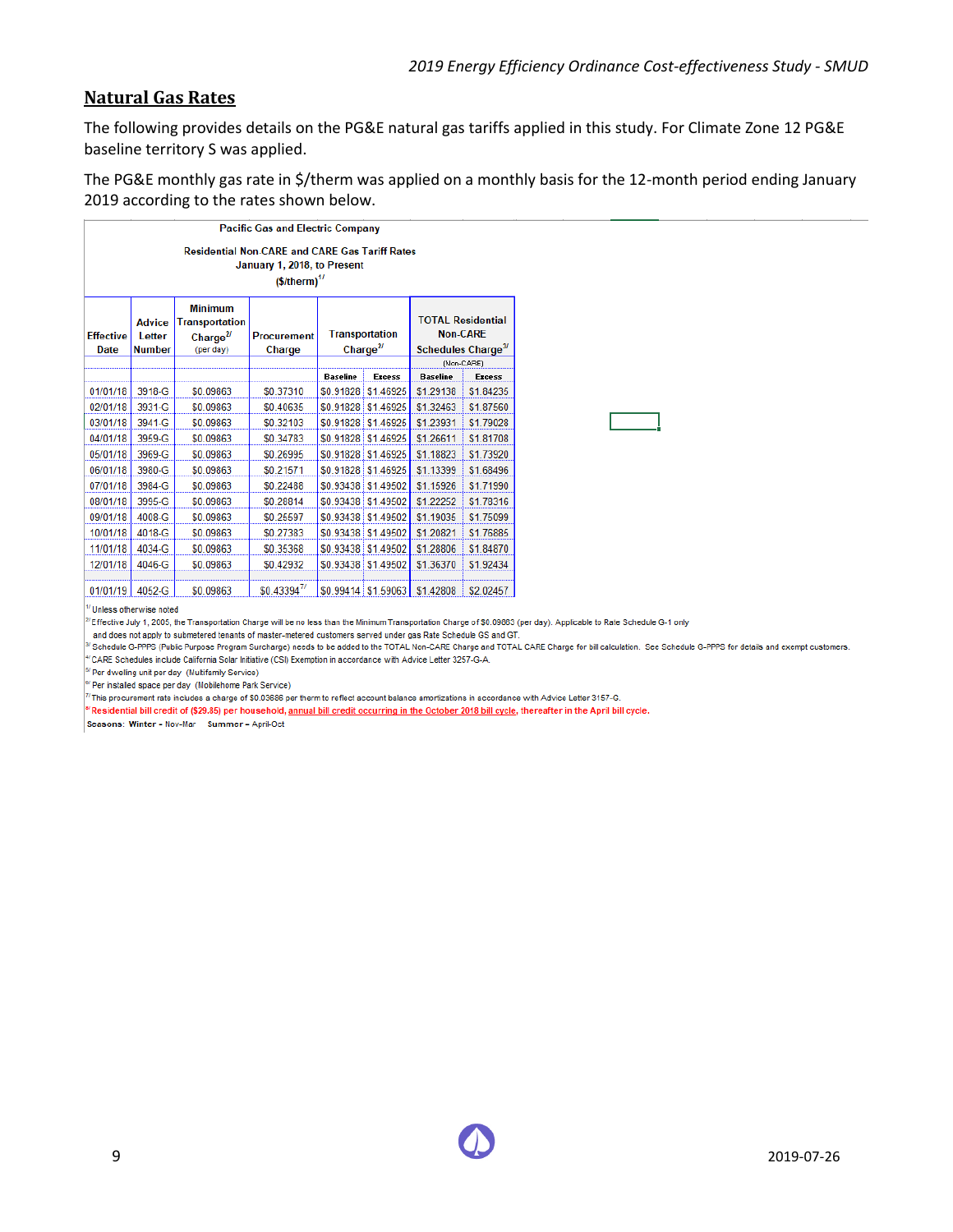Sheet 1

34735-G

34691-G

Pacific Gas and Revised Cal. P.U.C. Sheet No. **Electric Company\*** Cal. P.U.C. Sheet No. Cancelling Revised San Francisco, California **GAS SCHEDULE G-1** RESIDENTIAL SERVICE

APPLICABILITY: This rate schedule<sup>1</sup> applies to natural gas service to Core End-Use Customers on PG&E's Transmission and/or Distribution Systems. To qualify, service must be to individually-metered single family premises for residential use, including those in a multifamily complex, and to separately-metered common areas in a multifamily complex where Schedules GM, GS, or GT are not applicable. Common area accounts that are separately metered by PG&E have an option of switching to a core commercial rate schedule. Common area accounts are those accounts that provide gas service to common use areas as defined in Rule 1. Per D.15-10-032 and D.18-03-017, transportation rates include GHG Compliance Cost for non-covered entities. Customers who are directly billed by the Air Resources Board (ARB), i.e., covered entities, are exempt from paying AB 32 GHG Compliance Costs through PG&E's rates.<sup>2</sup> A "Cap-and-Trade Cost Exemption" credit for these costs will be shown as a line item on exempt customers' bills.<sup>3,4</sup> **TERRITORY:** Schedule G-1 applies everywhere within PG&E's natural gas Service Territory. Customers on this schedule pay a Procurement Charge and a Transportation Charge, per RATES: meter, as shown below. The Transportation Charge will be no less than the Minimum Transportation Charge, as follows: Minimum Transportation Charge: 5 Per Day \$0.09863 Per Therm Baseline **Excess** Procurement: \$0.43394  $(1)$ \$0.43394  $(1)$ Transportation Charge: \$0.99414  $(1)$ \$1.59063  $(1)$ Total: \$1,42808 \$2.02457  $(1)$  $(1)$ California Natural Gas Climate Credit  $(S25.45)$  $(1)$ (per Household, annual payment occurring in October 2018 bill cycle, and thereafter in the April bill cycle) Public Purpose Program Surcharge:

> Customers served under this schedule are subject to a gas Public Purpose Program (PPP) Surcharge under Schedule G-PPPS.

See Preliminary Statement, Part B for the Default Tariff Rate Components.

The Procurement Charge on this schedule is equivalent to the rate shown on informational Schedule G-CP-Gas Procurement Service to Core End-Use Customers.

The Minimum Transportation charge does not apply to submetered tenants of master-metered customers served under gas rate Schedules GS and GT. (Continued)

| Advice   | 4052-G          | Issued by                          | Submitted  | December 21, 2018 |
|----------|-----------------|------------------------------------|------------|-------------------|
| Decision | 97-10-065 & 98- | Robert S. Kenney                   | Effective  | January 1, 2019   |
|          | 07-025          | Vice President, Regulatory Affairs | Resolution |                   |

<sup>&</sup>lt;sup>1</sup> PG&E's gas tariffs are available online at www.pge.com.

<sup>&</sup>lt;sup>2</sup> Covered entities are not exempt from paying costs associated with LUAF Gas and Gas used by Company Facilities

<sup>&</sup>lt;sup>3</sup> The exemption credit will be equal to the effective non-exempt AB 32 GHG Compliance Cost Rate (\$ per therm) included in Preliminary Statement - Part B, multiplied by the customer's billed volumes (therms) for each billing period.

<sup>&</sup>lt;sup>4</sup> PG&E will update its billing system annually to reflect newly exempt or newly excluded customers to conform with lists of Directly Billed Customers provided annually by the ARB.